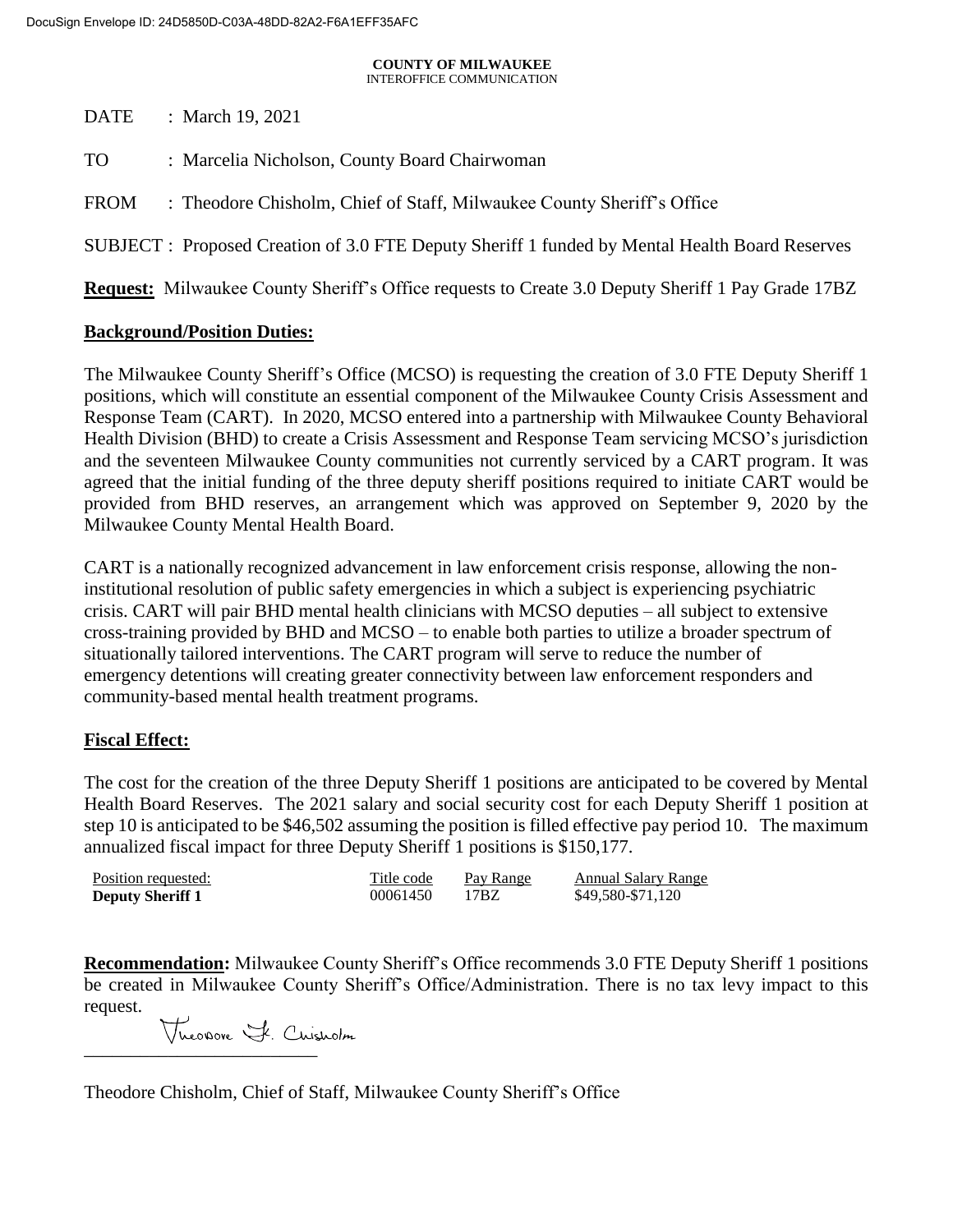

#### **Certificate Of Completion**

Envelope Id: 24D5850DC03A48DD82A2F6A1EFF35AFC Status: Completed Subject: Please DocuSign: Form03.07b-MCSO CART 3.0 Deputy Sheriffs 3-19-21.docx Source Envelope: Document Pages: 1 Signatures: 1 Signatures: 1 Envelope Originator: Certificate Pages: 4 **Initials: 0 Initials: 0** Pat Carravetta AutoNav: Enabled EnvelopeId Stamping: Enabled Time Zone: (UTC-06:00) Central Time (US & Canada)

633 W. Wisconsin Ave. Suite 901 Milwaukee, WI 53203 patricia.carravetta@milwaukeecountywi.gov IP Address: 204.194.251.5

| <b>Record Tracking</b>                                                                                                           |                                                                                                   |                                                                                                                                                            |
|----------------------------------------------------------------------------------------------------------------------------------|---------------------------------------------------------------------------------------------------|------------------------------------------------------------------------------------------------------------------------------------------------------------|
| Status: Original<br>3/19/2021 3:34:37 PM                                                                                         | Holder: Pat Carravetta<br>patricia.carravetta@milwaukeecountywi.gov                               | Location: DocuSign                                                                                                                                         |
| <b>Signer Events</b>                                                                                                             | <b>Signature</b>                                                                                  | Timestamp                                                                                                                                                  |
| Theodore F. Chisholm<br>Theodore.Chisholm@milwaukeecountywi.gov<br>Security Level: Email, Account Authentication<br>(None)       | Theorone F. Chisholm<br>Signature Adoption: Pre-selected Style<br>Using IP Address: 184.58.243.82 | Sent: 3/19/2021 3:42:28 PM<br>Resent: 3/19/2021 4:08:10 PM<br>Resent: 3/19/2021 4:37:08 PM<br>Viewed: 3/19/2021 3:47:41 PM<br>Signed: 3/19/2021 4:55:40 PM |
| <b>Electronic Record and Signature Disclosure:</b><br>Accepted: 3/19/2021 3:47:41 PM<br>ID: 7324246e-9346-4e2f-96ef-5ca4c4817166 |                                                                                                   |                                                                                                                                                            |
| In Person Signer Events                                                                                                          | <b>Signature</b>                                                                                  | Timestamp                                                                                                                                                  |
| <b>Editor Delivery Events</b>                                                                                                    | <b>Status</b>                                                                                     | Timestamp                                                                                                                                                  |
| <b>Agent Delivery Events</b>                                                                                                     | <b>Status</b>                                                                                     | Timestamp                                                                                                                                                  |
| <b>Intermediary Delivery Events</b>                                                                                              | <b>Status</b>                                                                                     | Timestamp                                                                                                                                                  |
| <b>Certified Delivery Events</b>                                                                                                 | <b>Status</b>                                                                                     | Timestamp                                                                                                                                                  |
| <b>Carbon Copy Events</b>                                                                                                        | <b>Status</b>                                                                                     | Timestamp                                                                                                                                                  |
| <b>Witness Events</b>                                                                                                            | <b>Signature</b>                                                                                  | Timestamp                                                                                                                                                  |
| <b>Notary Events</b>                                                                                                             | <b>Signature</b>                                                                                  | Timestamp                                                                                                                                                  |
| <b>Envelope Summary Events</b>                                                                                                   | <b>Status</b>                                                                                     | <b>Timestamps</b>                                                                                                                                          |
| <b>Envelope Sent</b><br><b>Certified Delivered</b><br><b>Signing Complete</b><br>Completed                                       | Hashed/Encrypted<br><b>Security Checked</b><br><b>Security Checked</b><br><b>Security Checked</b> | 3/19/2021 3:42:28 PM<br>3/19/2021 3:47:41 PM<br>3/19/2021 4:55:40 PM<br>3/19/2021 4:55:40 PM                                                               |
| <b>Payment Events</b>                                                                                                            | <b>Status</b>                                                                                     | <b>Timestamps</b>                                                                                                                                          |
| <b>Electronic Record and Signature Disclosure</b>                                                                                |                                                                                                   |                                                                                                                                                            |
|                                                                                                                                  |                                                                                                   |                                                                                                                                                            |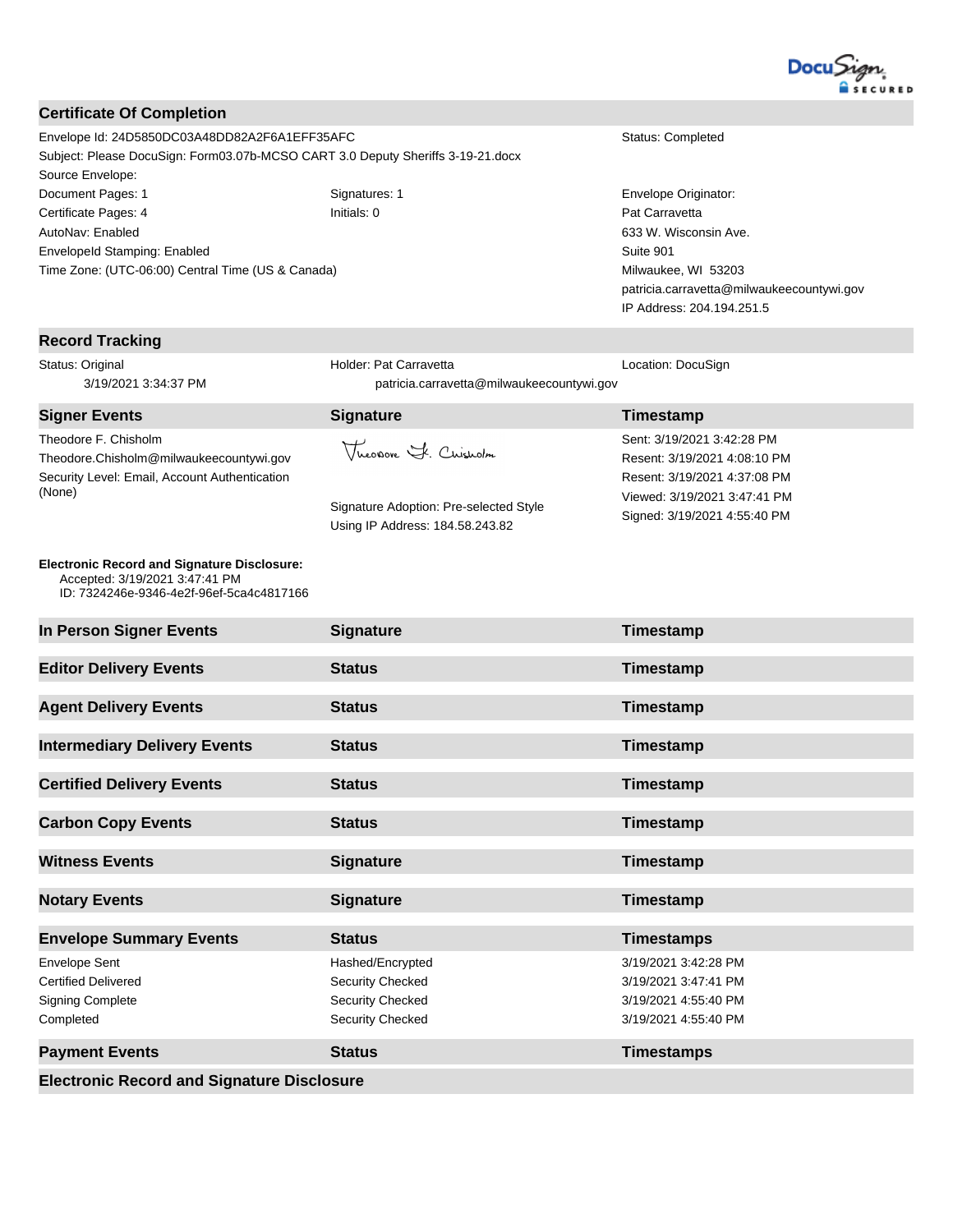## **CONSUMER DISCLOSURE**

From time to time, Wisconsin Milwaukee County (we, us or Company) may be required by law to provide to you certain written notices or disclosures. Described below are the terms and conditions for providing to you such notices and disclosures electronically through your DocuSign, Inc. (DocuSign) Express user account. Please read the information below carefully and thoroughly, and if you can access this information electronically to your satisfaction and agree to these terms and conditions, please confirm your agreement by clicking the 'I agree' button at the bottom of this document.

## **Getting paper copies**

At any time, you may request from us a paper copy of any record provided or made available electronically to you by us. For such copies, as long as you are an authorized user of the DocuSign system you will have the ability to download and print any documents we send to you through your DocuSign user account for a limited period of time (usually 30 days) after such documents are first sent to you. After such time, if you wish for us to send you paper copies of any such documents from our office to you, you will be charged a \$0.00 per-page fee. You may request delivery of such paper copies from us by following the procedure described below.

## **Withdrawing your consent**

If you decide to receive notices and disclosures from us electronically, you may at any time change your mind and tell us that thereafter you want to receive required notices and disclosures only in paper format. How you must inform us of your decision to receive future notices and disclosure in paper format and withdraw your consent to receive notices and disclosures electronically is described below.

## **Consequences of changing your mind**

If you elect to receive required notices and disclosures only in paper format, it will slow the speed at which we can complete certain steps in transactions with you and delivering services to you because we will need first to send the required notices or disclosures to you in paper format, and then wait until we receive back from you your acknowledgment of your receipt of such paper notices or disclosures. To indicate to us that you are changing your mind, you must withdraw your consent using the DocuSign 'Withdraw Consent' form on the signing page of your DocuSign account. This will indicate to us that you have withdrawn your consent to receive required notices and disclosures electronically from us and you will no longer be able to use your DocuSign Express user account to receive required notices and consents electronically from us or to sign electronically documents from us.

## **All notices and disclosures will be sent to you electronically**

Unless you tell us otherwise in accordance with the procedures described herein, we will provide electronically to you through your DocuSign user account all required notices, disclosures, authorizations, acknowledgements, and other documents that are required to be provided or made available to you during the course of our relationship with you. To reduce the chance of you inadvertently not receiving any notice or disclosure, we prefer to provide all of the required notices and disclosures to you by the same method and to the same address that you have given us. Thus, you can receive all the disclosures and notices electronically or in paper format through the paper mail delivery system. If you do not agree with this process, please let us know as described below. Please also see the paragraph immediately above that describes the consequences of your electing not to receive delivery of the notices and disclosures electronically from us.

## **How to contact Wisconsin Milwaukee County:**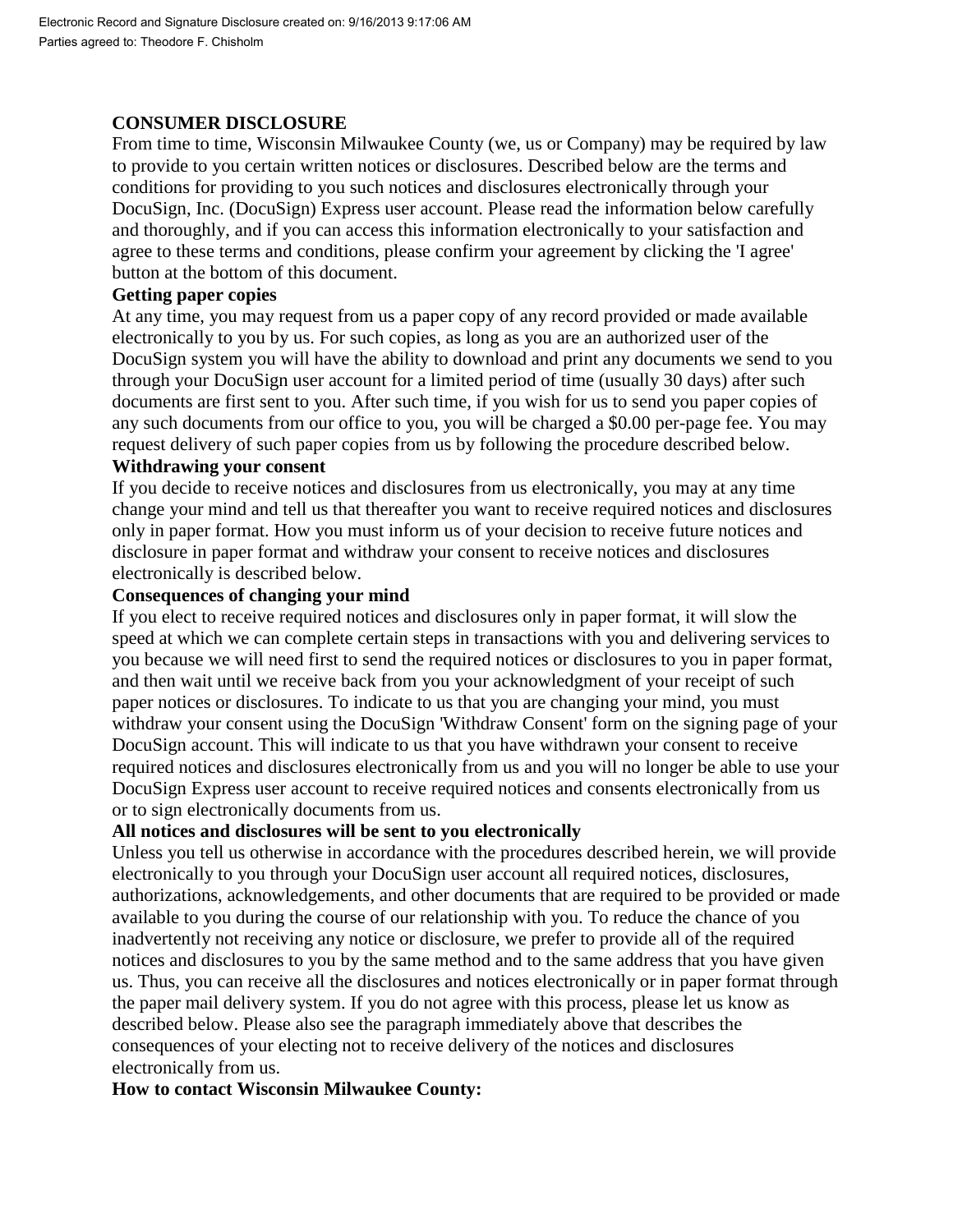You may contact us to let us know of your changes as to how we may contact you electronically, to request paper copies of certain information from us, and to withdraw your prior consent to receive notices and disclosures electronically as follows: To contact us by email send messages to: plee@milwcnty.com

## **To advise Wisconsin Milwaukee County of your new e-mail address**

To let us know of a change in your e-mail address where we should send notices and disclosures electronically to you, you must send an email message to us at plee@milwcnty.com and in the body of such request you must state: your previous e-mail address, your new e-mail address. We do not require any other information from you to change your email address..

In addition, you must notify DocuSign, Inc to arrange for your new email address to be reflected in your DocuSign account by following the process for changing e-mail in DocuSign.

## **To request paper copies from Wisconsin Milwaukee County**

To request delivery from us of paper copies of the notices and disclosures previously provided by us to you electronically, you must send us an e-mail to plee@milwcnty.com and in the body of such request you must state your e-mail address, full name, US Postal address, and telephone number. We will bill you for any fees at that time, if any.

## **To withdraw your consent with Wisconsin Milwaukee County**

To inform us that you no longer want to receive future notices and disclosures in electronic format you may:

i. decline to sign a document from within your DocuSign account, and on the subsequent page, select the check-box indicating you wish to withdraw your consent, or you may;

ii. send us an e-mail to plee@milwcnty.com and in the body of such request you must state your e-mail, full name, IS Postal Address, telephone number, and account number. We do not need any other information from you to withdraw consent.. The consequences of your withdrawing consent for online documents will be that transactions may take a longer time to process..

| <b>Operating Systems:</b>            | Windows2000? or WindowsXP?                                                                           |
|--------------------------------------|------------------------------------------------------------------------------------------------------|
| Browsers (for<br>SENDERS):           | Internet Explorer 6.0? or above                                                                      |
| Browsers (for<br>SIGNERS):           | Internet Explorer 6.0?, Mozilla FireFox 1.0, NetScape 7.2 (or above)                                 |
| Email:                               | Access to a valid email account                                                                      |
| Screen Resolution:                   | $800 \times 600$ minimum                                                                             |
| <b>Enabled Security</b><br>Settings: | • Allow per session cookies<br>• Users accessing the internet behind a Proxy Server must enable HTTP |

## **Required hardware and software**